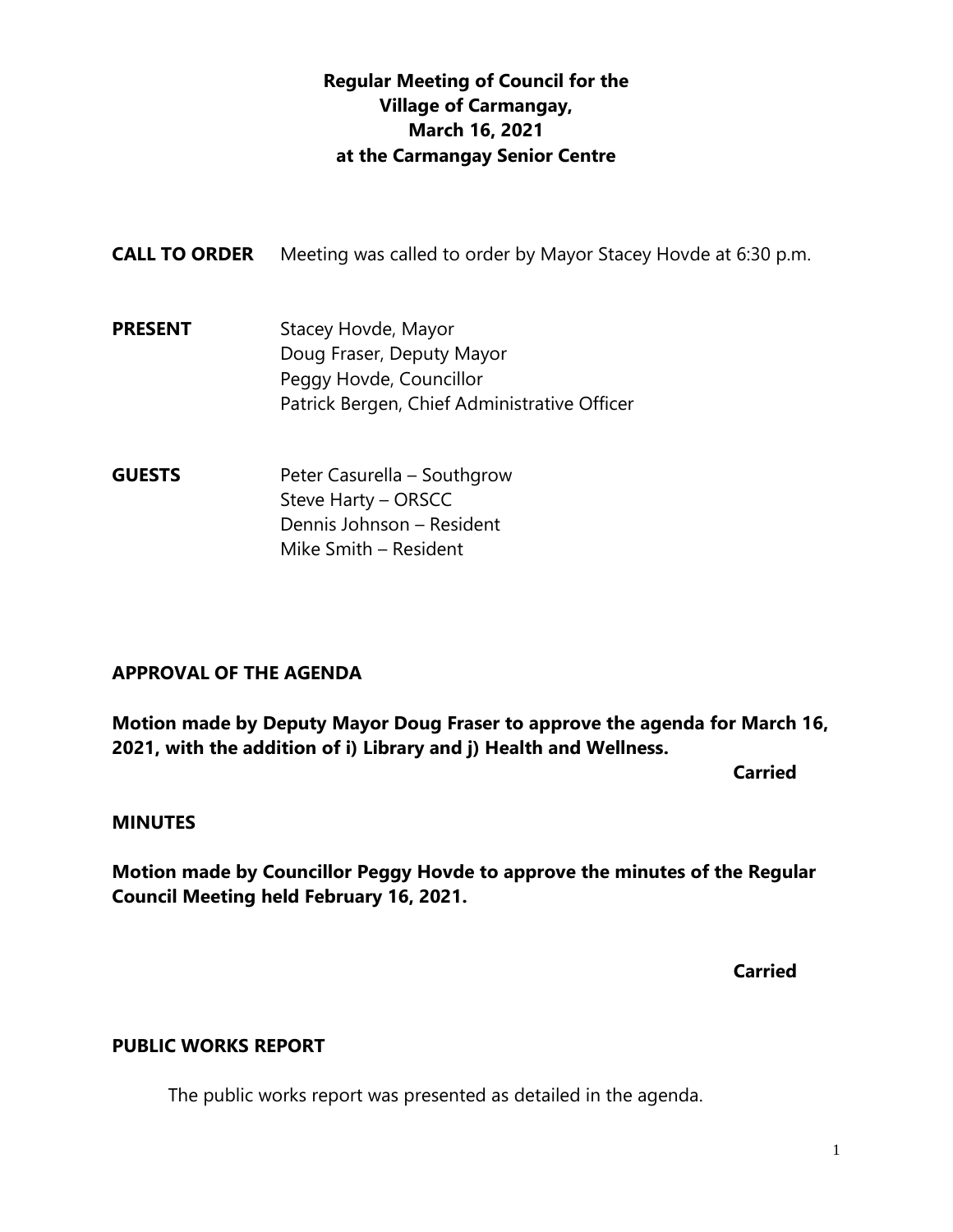### **ADMINISTRATOR REPORT**

The Administration Report was presented as detailed in the agenda.

## **Motion made by Councillor Peggy Hovde to accept both reports as presented.**

**Carried**

### **CORRESPONDENCE**

Letter presented from the Library Board.

### **FINANCIAL REPORTS**

**Motion made by Councillor Peggy Hovde to accept the financial report as presented.**

**Carried**

### **NEW BUSINESS**

**a) Intermunicipal Development Plan Public Hearing**

**Motion made by Councillor Peggy Hovde to go into an Intermunicipal Development Plan Public meeting at 6:14 p.m.**

**Carried**

**Motion made by Mayor Stacey Hovde to close the Intermunicipal Development Plan Public Meeting at 6:45p.m.**

**Carried**

**b) Intermunicipal Development Plan First Reading** 

**Motion made by Mayor Stacy Hovde to pass the first reading of Bylaw 800 the Vulcan County and Village of Carmangay Intermunicipal Development Plan with amendments on Map 3 of adding 1 section for confined feeding operations in both the west and south directions.**

**Carried**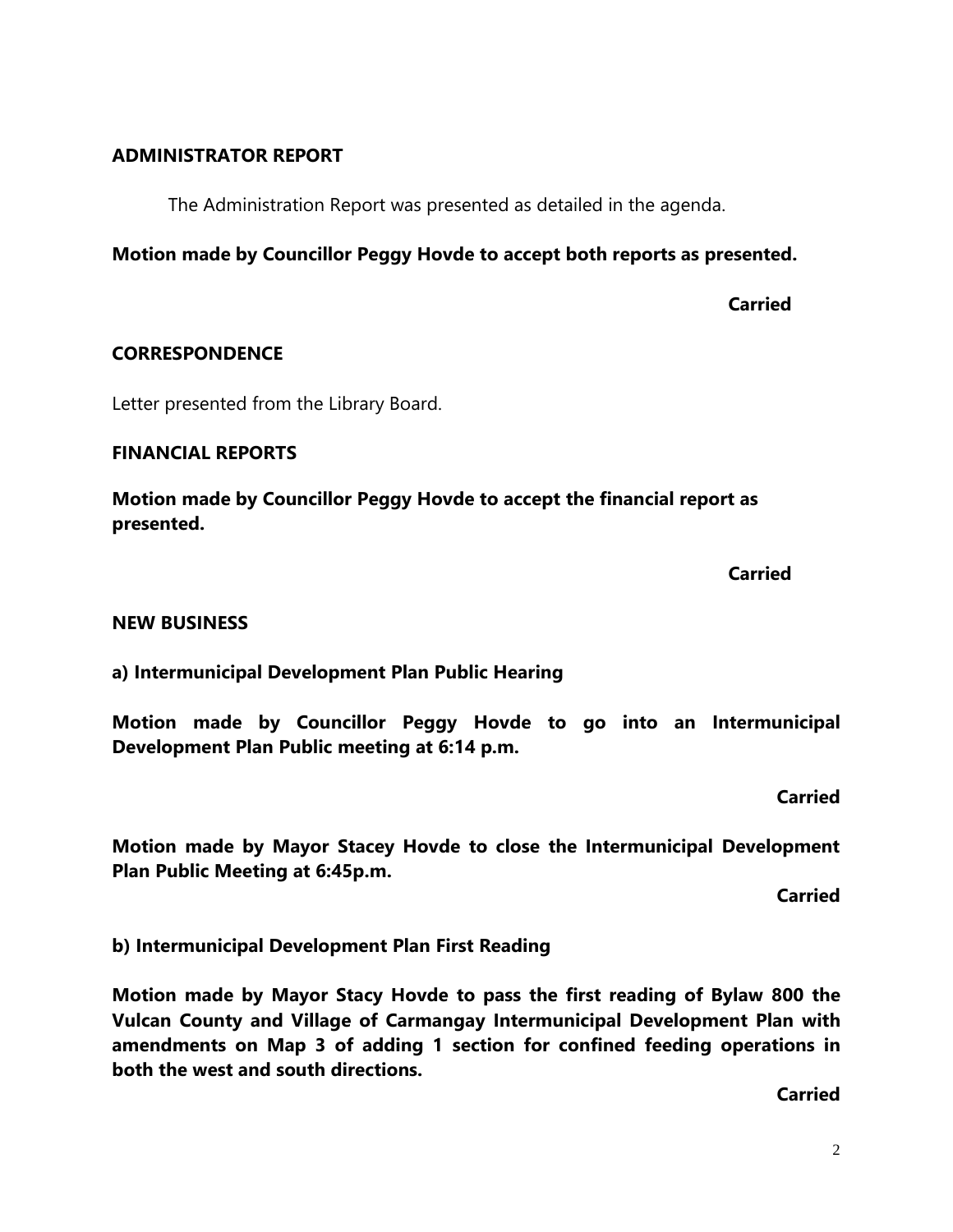**c) 2021 Draft Final Operational Budget**

**2021 Draft Final Operational Budget presented as information.**

**d) 2021 Draft Tax Rate Bylaw**

**2021 Draft Tax Rate Bylaw presented as information.**

**e) Date of Special Meeting**

**Motion made by Mayor Stacey Hovde to set date for Special meeting as Monday March 29, 2021 @ 6:00 p.m.**

**Carried.**

**Carried.**

### **f) Physician Retention**

**Motion made by Councillor Peggy Hovde to remove the Village of Carmangay from the Vulcan Physician Retention Agreement and to leave funds in the budget.**

**g) CAO Contract**

**Motion made by Mayor Stacy Hovde to accept CAO employment agreement as amended.** 

**Carried.**

### **h) Vulcan County Development Permit**

Presented as information, CAO to draft letter to Vulcan County.

### **i) Library**

Letter presented re; Board members, discussion held

**Motion made by Mayor Stacy Hovde to approve current Board members.**

**Carried**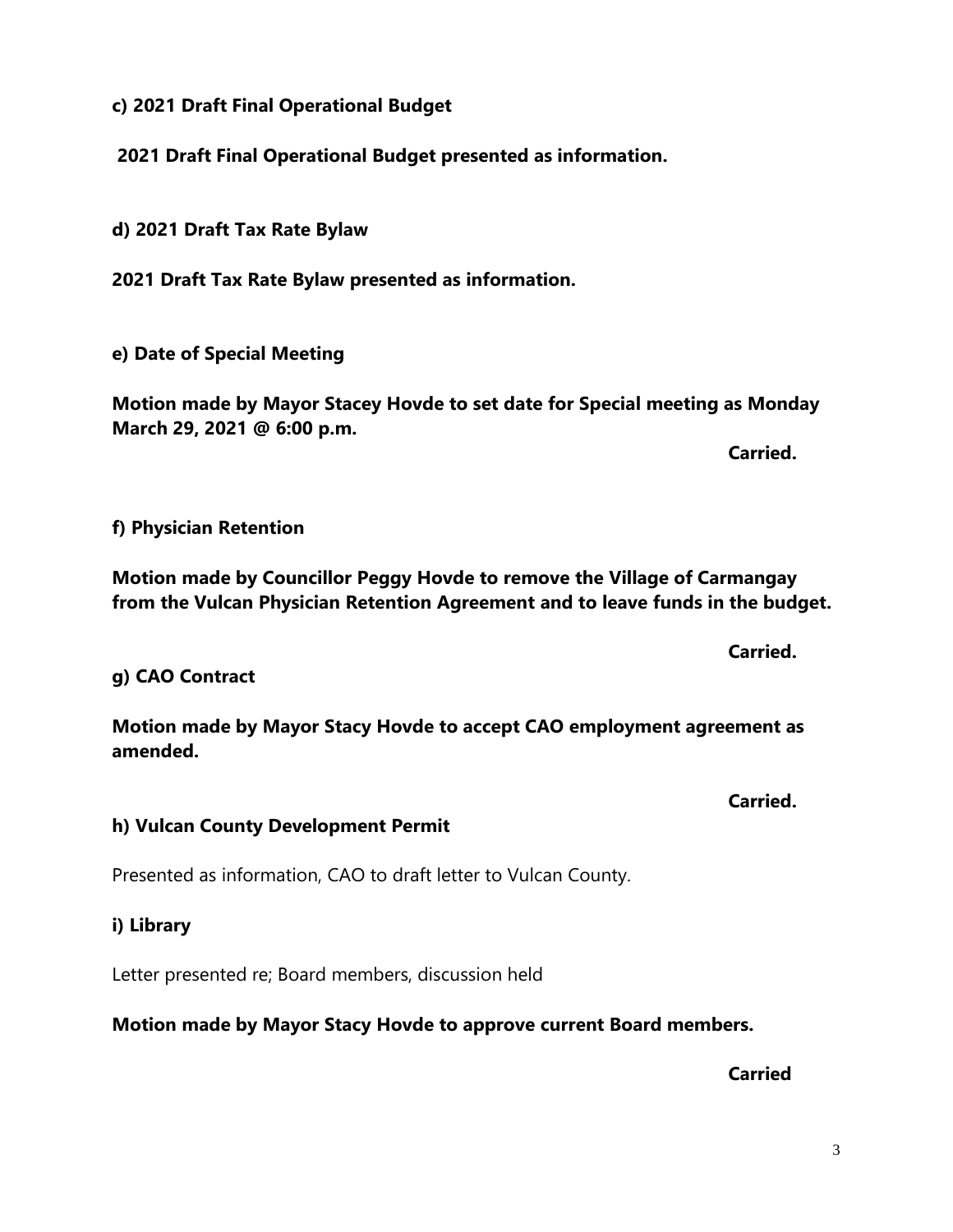## **j) Vulcan Wellness**

Discussion held, more information required.

## **REPORTS**

## **a) ORRSC**

No meeting

## **b) MARQUIS**

Councilllor Peggy Hovde attended, most of the meeting spent with auditor going over audited financial statements. The board still pursuing the multi-level seniors housing project.

## **c) VULCAN DISTRICT SOLID WASTE**

No meeting

## **d) FCSS**

Councillor Peggy Hovde attended, Winter wellness program, Carmangay Library and FCSS virtual programs including healthy cooking, mindfulness, and painting were well attended. Increased referrals for mental health noting that elder abuse has spiked dramatically. Introduction of the four new members at large. Villages of Arrowood and Milo have been approved to join FCSS which will help with budget. Vulcan town council voted no to provincial police instead, put money into RCMP. County of Vulcan has eliminated 1 bylaw officer and hired a in house engineer for development in the County.

## **e) SOUTHGROW**

Deputy Mayor Doug Fraser had virtual meeting

# **f) TWIN VALLEY REGIONAL WATER COMMISSION**

No meeting

## **g) MAYORS AND REEVES OF SOUTHWEST ALBERTA**

No meeting

**CLOSED SESSION** None